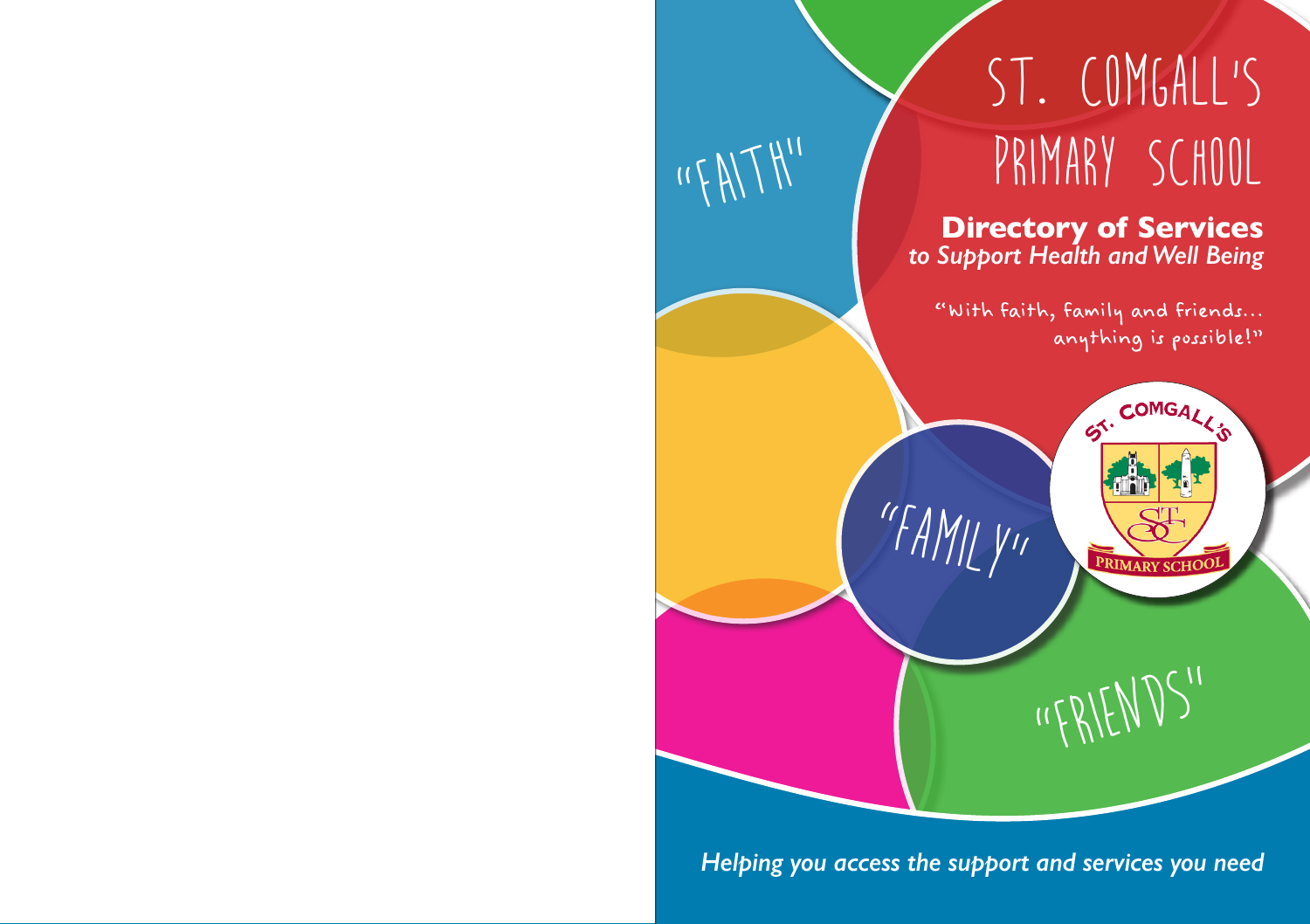

# **St. Comgall's Primary School Directory of Services**

In St. Comgall's we understand that there may be times and situations in life when you may need additional and expert help. As part of our continuing work on pastoral care and Emotional Health and Well Being, we have designed a Directory of Services to help you or any members of your family locate services and resources which directly or indirectly promote and support mental health and wellbeing. We have included NHS and other statutory, voluntary and non-profit making organisations who offer services. The directory focuses primarily on services and resources in the Antrim area but also includes some national organisations.

1.

**PRIMARY SCHOO** 

COMGALL 5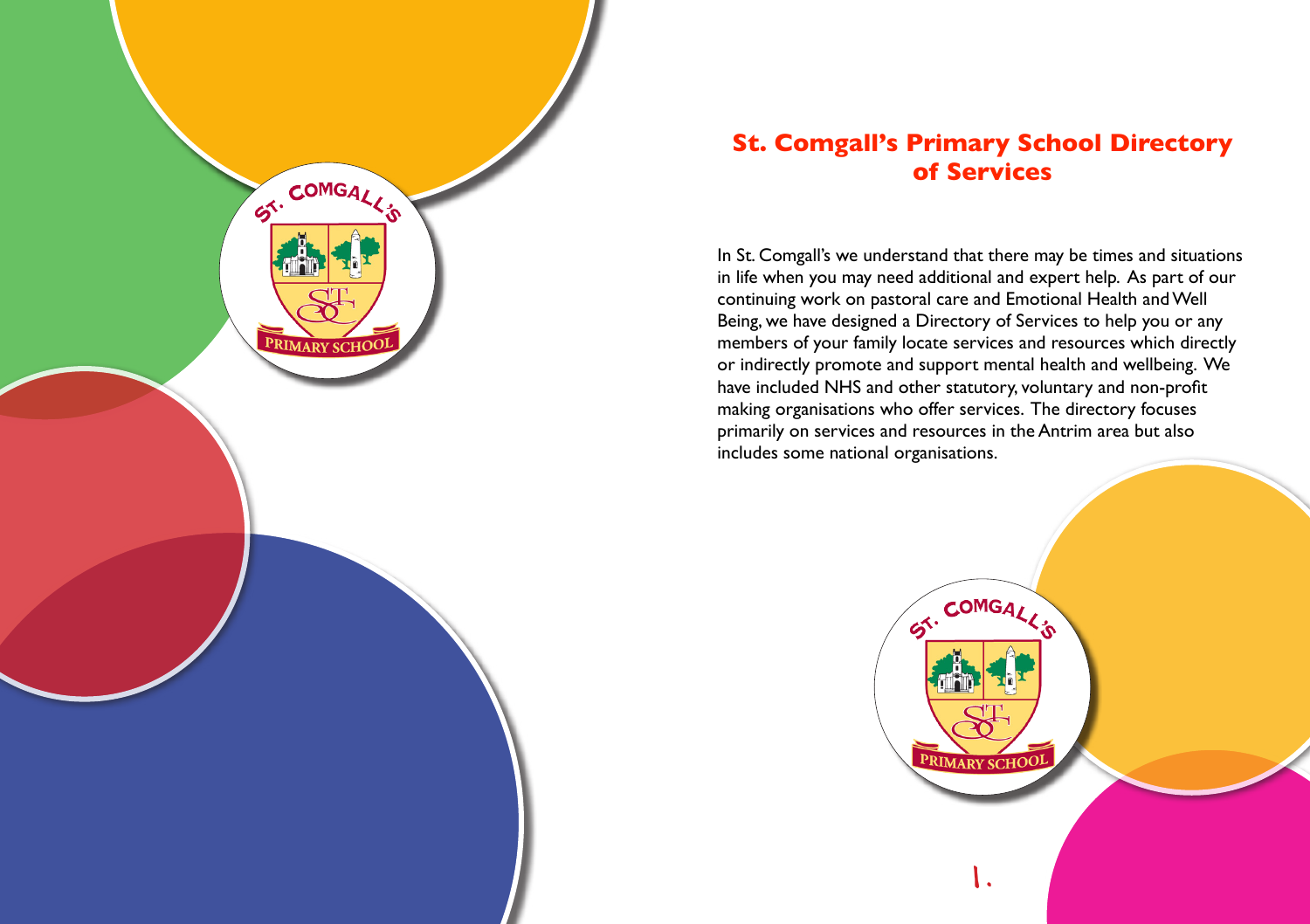

# **Urgent help and support**

#### **British Association for Counselling website**

Provides local information on counselling organisations and individuals who are accredited. www.bacp.co.uk/seeking\_therapist **Emergency services** 999 or 112 Police, ambulance service, fire brigade, coastguard. 077 1123 3802 Community Rescue Service, Coleraine. **GP out of hours services, Dalriada** Urgent care 028 2566 3500 **Lifeline** 0808 808 8000 Deaf and hard of hearing – Textphone users can call Lifeline on 18001 0808 808 8000 24 hour support for those in distress or despair. **Police (PSNI)** 101 This will connect you to your local police station. **RNID** 028 9023 9619 Support for deaf people. **Samaritans helpline** 08457 90 90 90 Listening ear to those in distress.

**Social services out of hours arrangements** 028 9446 8833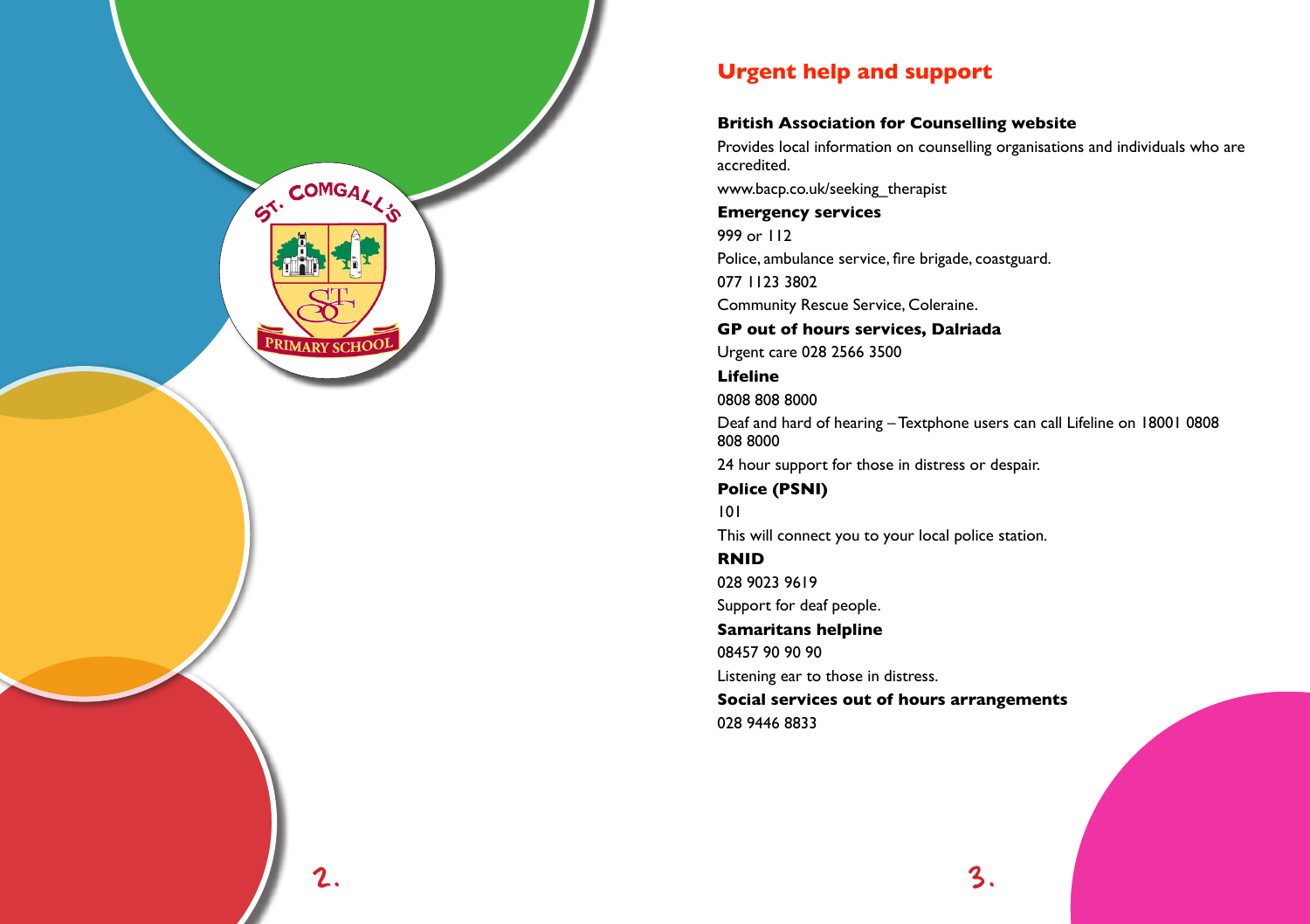# **GP referral only services**

Access to these services is through consultation with a GP who can make a referral if it is felt to be appropriate and with your permission (in some instances a social worker, mental health practitioner or other professional such as a teacher or health visitor can make a referral):

#### **Start 360**

Provides assessment and treatment for people aged 18 years or over who are experiencing problems with alcohol, drugs and other substances.

#### **Community mental health teams (CMHTs)**

Multi-professional teams that provide assessment, treatment and support services to people experiencing mental health problems. There are teams working in each council area within the Northern Health and Social Care Trust. In emergency situations, a crisis response service will link with out of hours GPs or the emergency department (ED).

#### **Community outreach**

Provides a service for people with severe and enduring mental health problems who require intensive support in the community.

#### **The Child and Adolescent Mental Health Service (CAMHS)**

Provides specialist multi-professional support in the community for children and young people aged up to 17 years experiencing mental health problems.

#### **The dementia service**

Provides assessment, support and treatment for people in a range of settings who have dementia.

The service also links with a number of voluntary and community organisations that provide support and respite in the community for the patient and their carers.

#### **Hospital services**

Inpatient and outpatient treatment is provided for those who have severe mental health problems requiring intensive treatment that cannot be provided in the community setting.

# **Rehabilitation programmes**

Linked to a range of mental health services, supporting people who are coping with, and recovering from, mental health problems to develop personal, social and employment skills and opportunities.

#### **Addiction services (Adult)**

028 2565 8462 - For advice and support for alcohol and non-injecting drug use.

028 2563 1970 - For advice and support for injecting drug use.

#### **Carrickfergus Community Drug and Alcohol Advisory Group** 028 9335 1562

Advice, counselling, support service.

**Dunlewey Addiction Services**

028 9039 2547

Counselling, support and mentoring services (for 17 year olds and under).

#### **The Hope Centre**

028 2563 2726

Family support.

#### **Living Rivers Beach House**

028 2565 4700

Supported accommodation for those who are homeless and recovering from addiction.

#### **Threshold**

028 9087 1313

Drug outreach services.

# **Public Health Agency**

Information on alcohol. www.knowyourlimits.info

# **Al-Anon** 028 9068 2368 To help and support families and friends of problem drinkers. **Alcoholics Anonymous**

028 9043 4848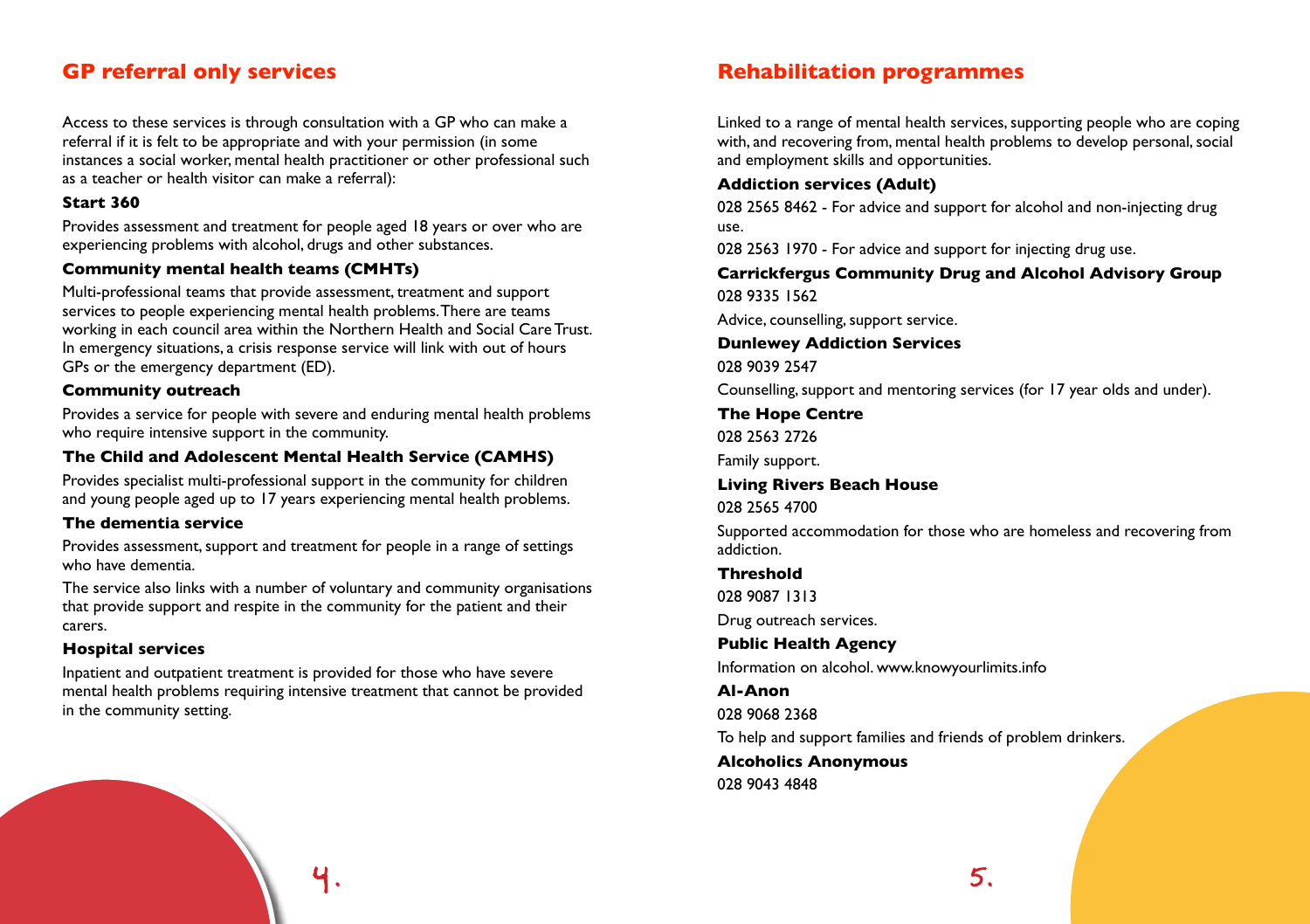**Carlisle House** 028 9032 8308 Substance misuse treatment centre. **Drinkline** 0800 917 8282 **Gamblers Anonymous** 028 9024 9185 **National Drugs Helpline (FRANK)** 0800 77 66 00 24/7 drugs helpline. **NHSCT drugs and alcohol community support services** 028 2563 6600 **Northern Ireland Community Addiction Service, Belfast** 028 9066 4434 **Northlands Centre, Derry** 028 7131 3232 **Stop smoking website** www.want2stop.info

6.

# **Abuse**

**24/7 domestic violence helpline** 0800 917 1414 Open to anyone who is affected by domestic abuse – men and women. **National Association for People Abused in Childhood (NAPAC)** 0800 085 3330 www.napac.org.uk **Nexus** 028 7126 0566 Advice and confidential support and counselling for those who have been sexually abused. 028 9032 6803 Support available in Northern areas. **Preventing violence in relationships** 028 9032 3454 For men who wish to change controlling/violent behaviours. **PSNI domestic violence officer** 101 **Victim Support** 028 9024 4039 Out of hours support 0845 30 30 900 Emotional support for victims of crime. www.victimsupportni.co.uk **Women's Aid**

- Causeway 028 7035 6573
- Antrim, Ballymena, Carrickfergus 028 2563 2136
- Cookstown 028 8676 9300

Support and advice for women who have suffered or are suffering from domestic abuse.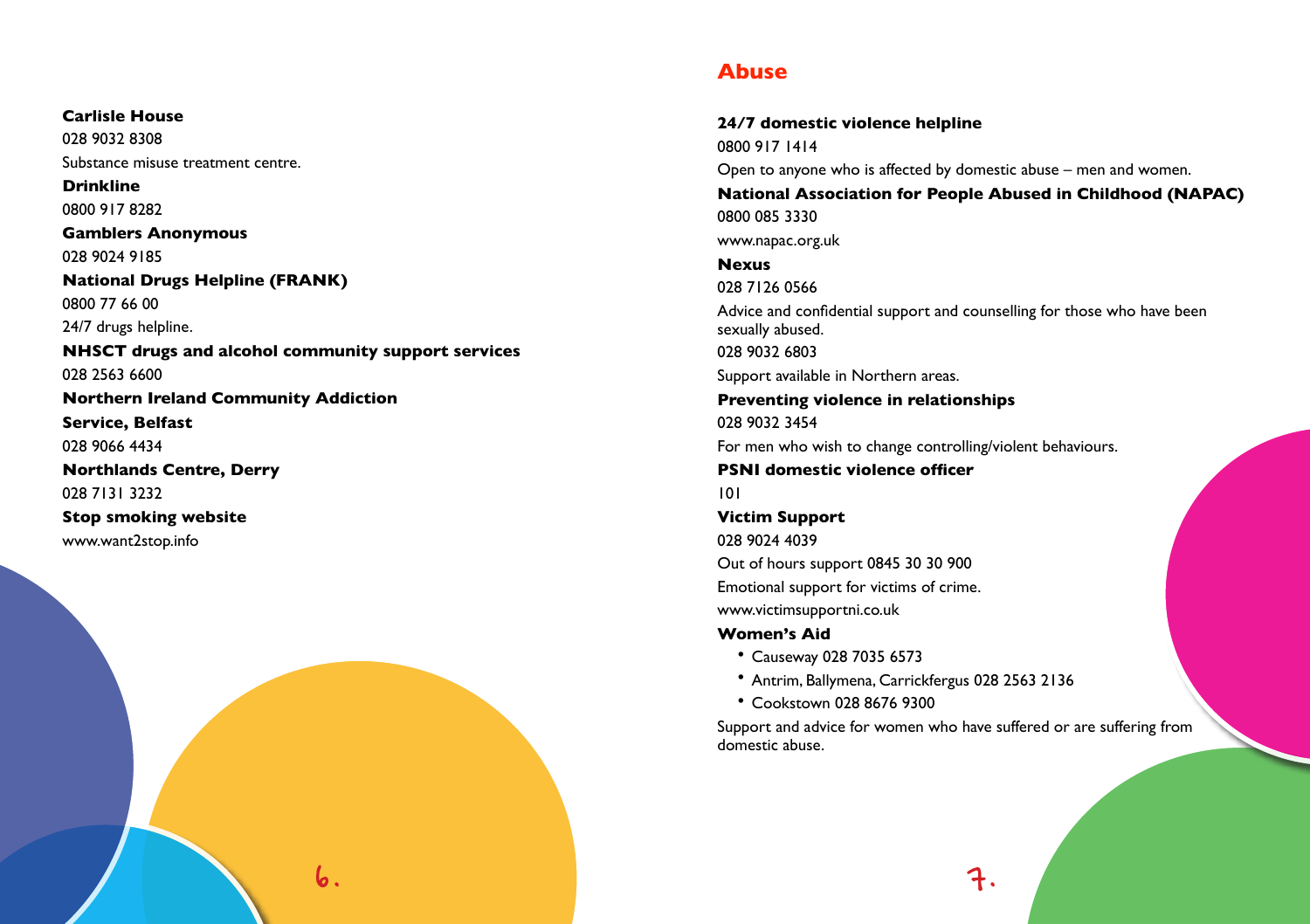# **Bereavement**

#### **Cruse**

• National Cruse day-by-day helpline - 0844 477 9400 • Cruse Northern Area - 028 2766 6686

• Cruse young person's helpline - 0808 808 1677

National charity that exists to promote the wellbeing of bereaved people – for adults, children and young people.

www.cruse.org.uk Young people: www.rd4u.org.uk

**Barnardo's child bereavement service** 028 9066 8333 Advice line 028 9064 5899

**Barnardo's Northern Area children and young people bereaved by suicide support project** 077 9614 8549

**Child Death helpline** 0800 282 986

**NI Miscarriage Association helpline** 028 9336 3384

(9am–10pm)

**NI Stillbirth and Neonatal Death Society**

**(SANDS)**

077 4099 3450

www.sandsni.org

**NHSCT bereaved by suicide support project** 028 2563 6607 www.thehivsupportcentre.org.uk **Contact NI** 028 9074 4499

Provides counselling to all age groups. www.contactni.org

# **Mental Health and Emotional Wellbeing**

Northern area

**Suicide prevention/ self-harm/self help Barnardo's children and young people bereaved by suicide support project** 077 9614 8549

**Lifeline** 0808 808 8000 Deaf and hard of hearing – Textphone users can call Lifeline on 18001 0808 808 8000 24 hour support for those in distress or despair.

**NHSCT bereaved by suicide support project** 028 2563 6607

### **Zest**

028 7126 6999 Northern area family outreach support for self-harm. www.zestni.org

#### **Samaritans helpline**

08457 90 90 90

- Samaritans Coleraine 028 7032 0000
- Samaritans Ballymena 028 2565 0000 Listening ear to those in distress.

www.samaritans.org.uk Email: jo@samaritans.org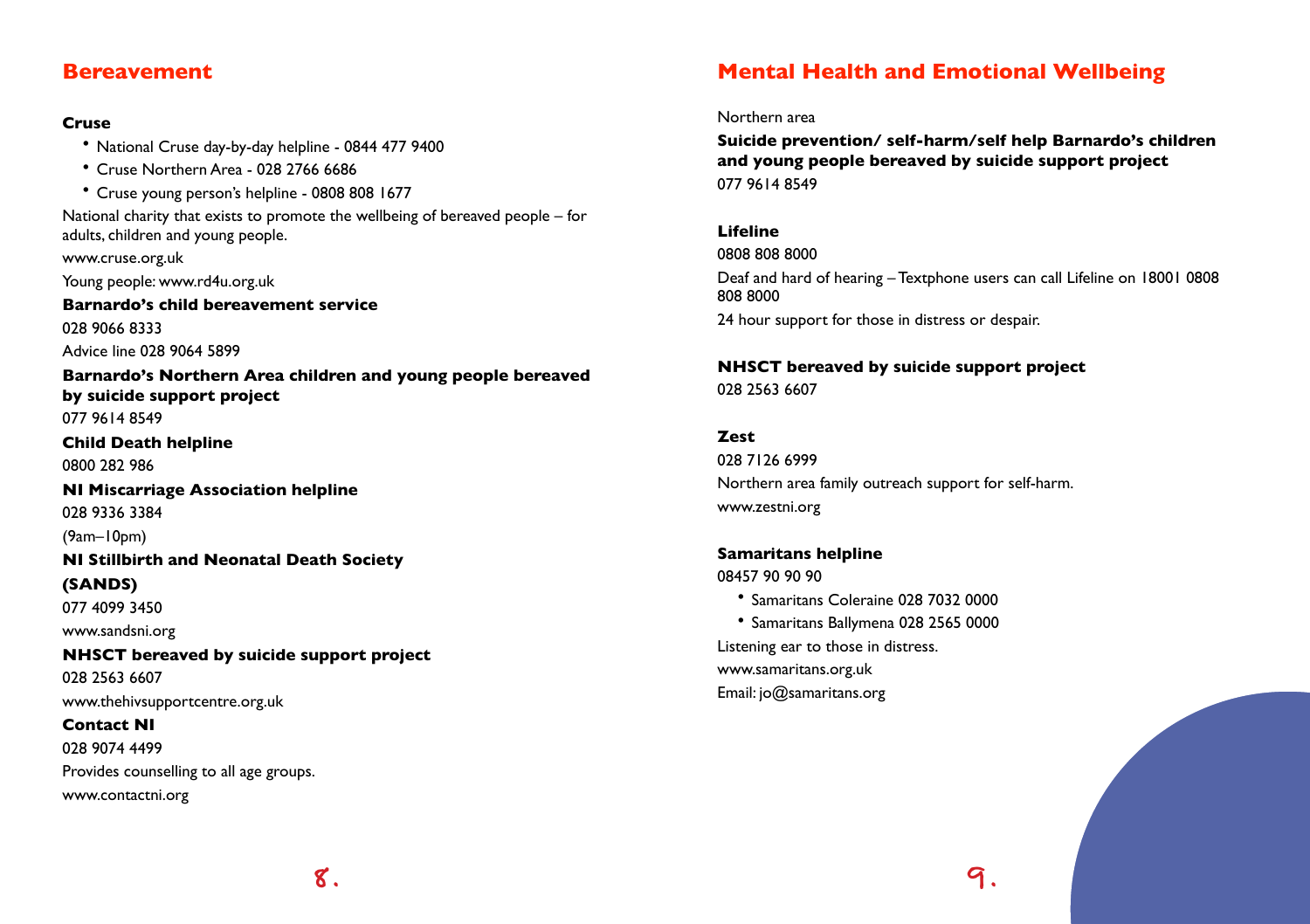# **Eating Distress & Anxiety Support**

#### **Action Mental Health New Horizons**

028 9442 8081 Support, training and employment opportunities for people coping with mental illness.

#### **Aware Defeat Depression helpline**

0845 120 2961 For those affected by depression. www.aware-ni.org

(Monday – Friday, 9am – 1pm)

Email: help@aware-ni.org

#### **Beat eating disorders**

- Adult line 0845 6341 414
- Youth line 0845 6347 650

www.b-eat.co.uk/

#### **Mindwise**

028 9446 0873

Currently offers a wide range of support services from locations throughout Northern Ireland.

www.mindwisenv.org

#### **NI Agoraphobia and Anxiety Society**

028 9023 5170

#### **NHSCT eating disorder service**

028 9441 3307

This service also has a voluntary support group called Stamp ED. Both services are available 9am – 5pm Monday to Friday.

#### **Northern Ireland Association for Mental**

#### **Health (NIAMH)**

028 9032 8474

Local support, including housing schemes, home support, advocacy services, information services and education.

www.niamh.co.uk

## **SANELINE**

0845 767 8000 For anyone coping with mental illness. Helpline from 6pm – 11pm.

**Threshold**

028 9087 1313

Offers residential therapeutic communities and other services to people in Northern Ireland.

# **For information on more services**

# **and support:** www.mindingyourhead.info www.familysupportni.gov.uk www.help4kids.co.uk

www.livinglifetothefull.com www.praxiscare.org.uk

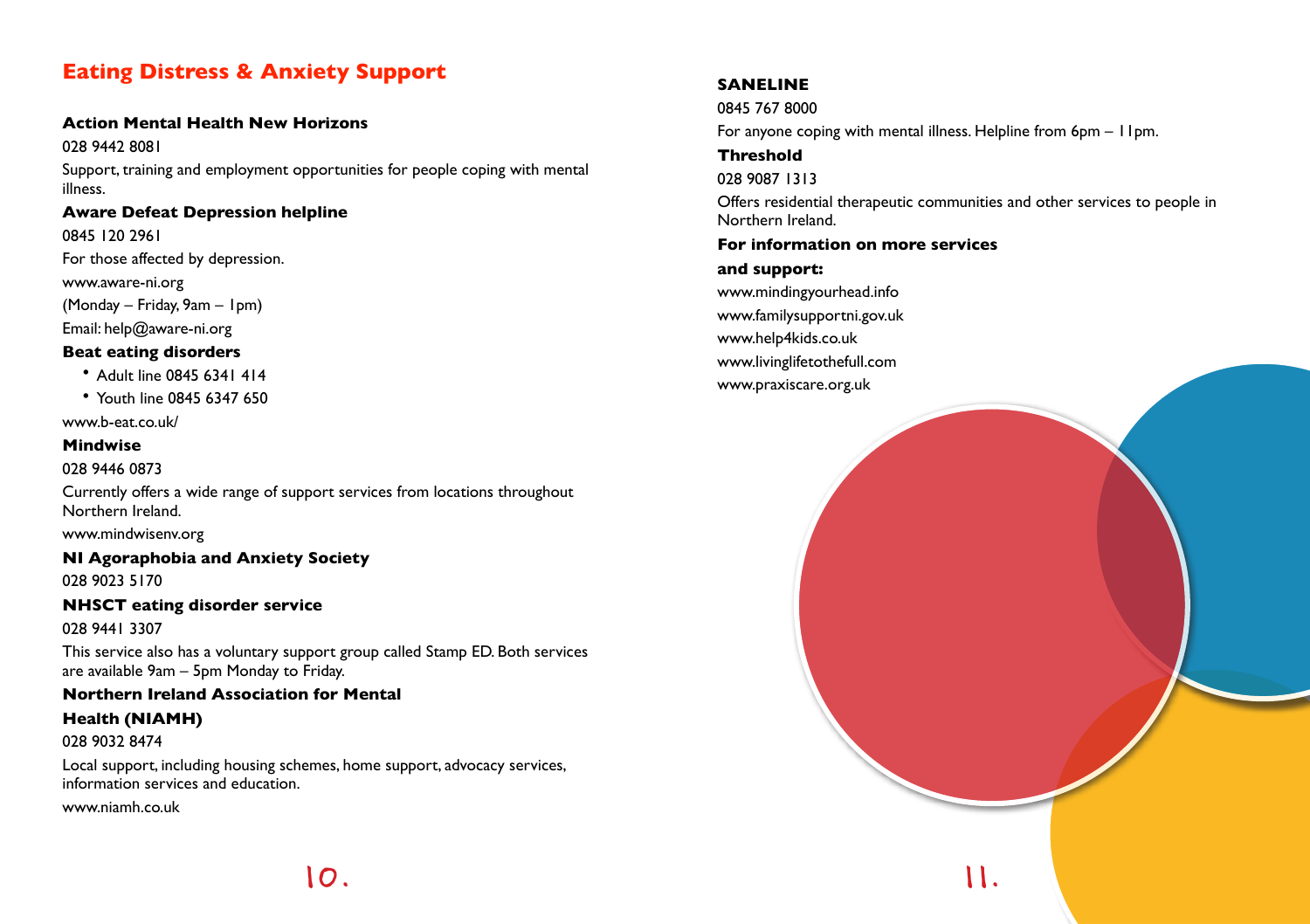# **Children/Youth Support**

#### **Barnardo's**

028 9067 2366 main Northern Ireland contact number. www.barnardos.org.uk

# **Barnardo's Northern Area children and young people bereaved by suicide support project**

077 9614 8549

#### **Childline**

0800 1111

www.childline.org.uk

# **CLIC**

### 028 9072 5780 / 0800 197 0068

Support for children suffering from cancer and leukaemia, and signposting for parents or anyone else affected.

www.clicsargent.org.uk

# **Contact NI**

028 9074 4499

Provides counselling to young people.

www.contactni.org

### **Gateway**

0300 123 4333

The NHSCT children's social work service is a first point of contact for anyone concerned about the welfare of a child or young person.

# **Lifeline**

0808 808 8000 Deaf and hard of hearing – Textphone users can call Lifeline on 18001 0808 808 8000

24 hour support for those in distress or despair.

# **NSPCC**

0808 800 5000 Child protection 24/7 helpline – emotional, physical or sexual abuse or neglect.

# **Youthcomm/Youthline**

## 0800 096 1425

Confidential free information, support and resource service for 11–20 yearolds.

www.youthcomm.org.uk

# **Voice of Young People in Care (VOYPIC)**

- Advocacy line 0845 074 2942
- Ballymena branch 028 2563 2641

Enabling children and young people with experience of care to make life changes.

www.voypic.org

# **Family and relationships**

#### **ACCORD**

028 9023 3002 Marriage counselling. www.accordni.com **Autism NI helpline** 028 9040 1729 **Causeway Family Resource Centre** 028 7032 5456 Information and advice. www.familytiesproject.org.uk **Gingerbread NI** 0808 808 8090 Support for single parent families. Freephone advice helpline. www.gingerbreadni.org

**Parenting NI helpline and appointment service** 0808 801 0722

Free confidential support and guidance for dealing with family issues. Freephone helpline or appointment services based throughout Northern Ireland, including Ballymena, Coleraine and Magherafelt. www.parentingni.org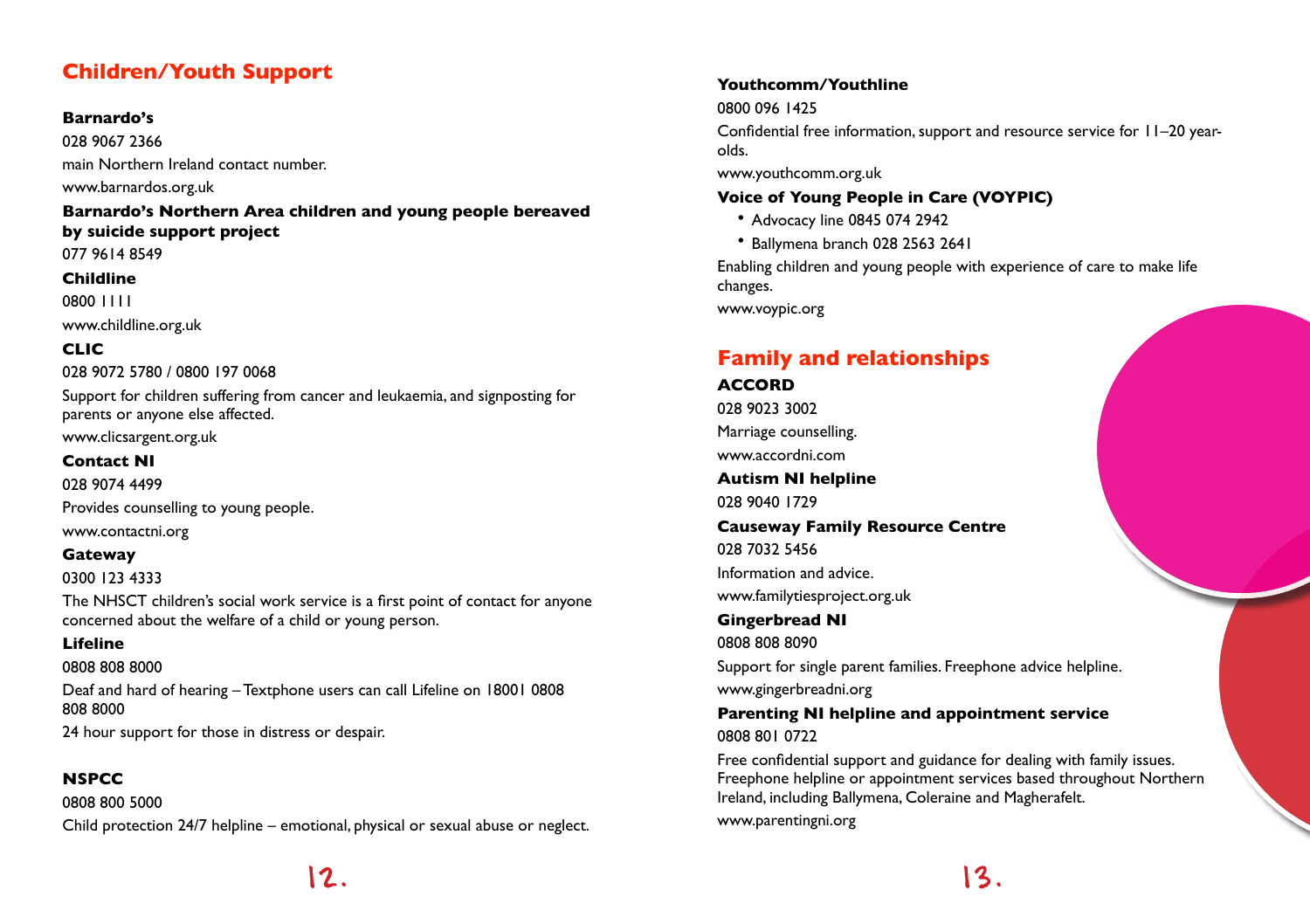#### **Relate**

- Out of hours receptionist 0870 242 6091
- Relate Teen (youth support) 028 9026 0871

Divorce/separation/marriage counselling.

## **St Vincent de Paul**

028 9035 1561

www.svp-ni.org

## **Sure Start**

- Coleraine 028 7032 1032
- Dalriada (including Bushmills and Ballycastle)

# 028 2073 0444

- Abbey 028 9086 0938
- Ballymena 028 2564 3555
- Gold (including Cookstown, Ardboe, Dunamore and Pomeroy) 028 8676 6126
- Horizon (including Carrickfergus and Larne) 028 9086 7100

Range of services for young children aged 0–4 years and their families, aimed at improving health, children's social and emotional development, and their ability to learn.



# **Benefits/ Financial Advice**

# **Citizens Advice Bureau**

- Causeway 028 7034 4817
- Antrim 028 9442 8176
- Ballymena 028 2564 4398
- Carrickfergus 028 9335 1808
- Cookstown 028 8676 6126
- Larne 028 9226 2251
- Newtownabbey 028 9086 7100

Free confidential, impartial advice; representation at tribunals; debt counselling services:

www.citizensadvice.co.uk

# **Christians Against Poverty**

# 0800 328 0006

Provides in-depth counselling and support for people struggling to cope with debt.

# **Step Change Debt Charity**

# 0800 138 1111

Provides confidential, free counselling, and debt and money management assistance to financially distressed families and individuals.

www.debtlineni.org

# **Magherafelt District Advice Service**

# 028 7930 0444

Free, confidential, impartial advice; representation at tribunals; debt counselling services.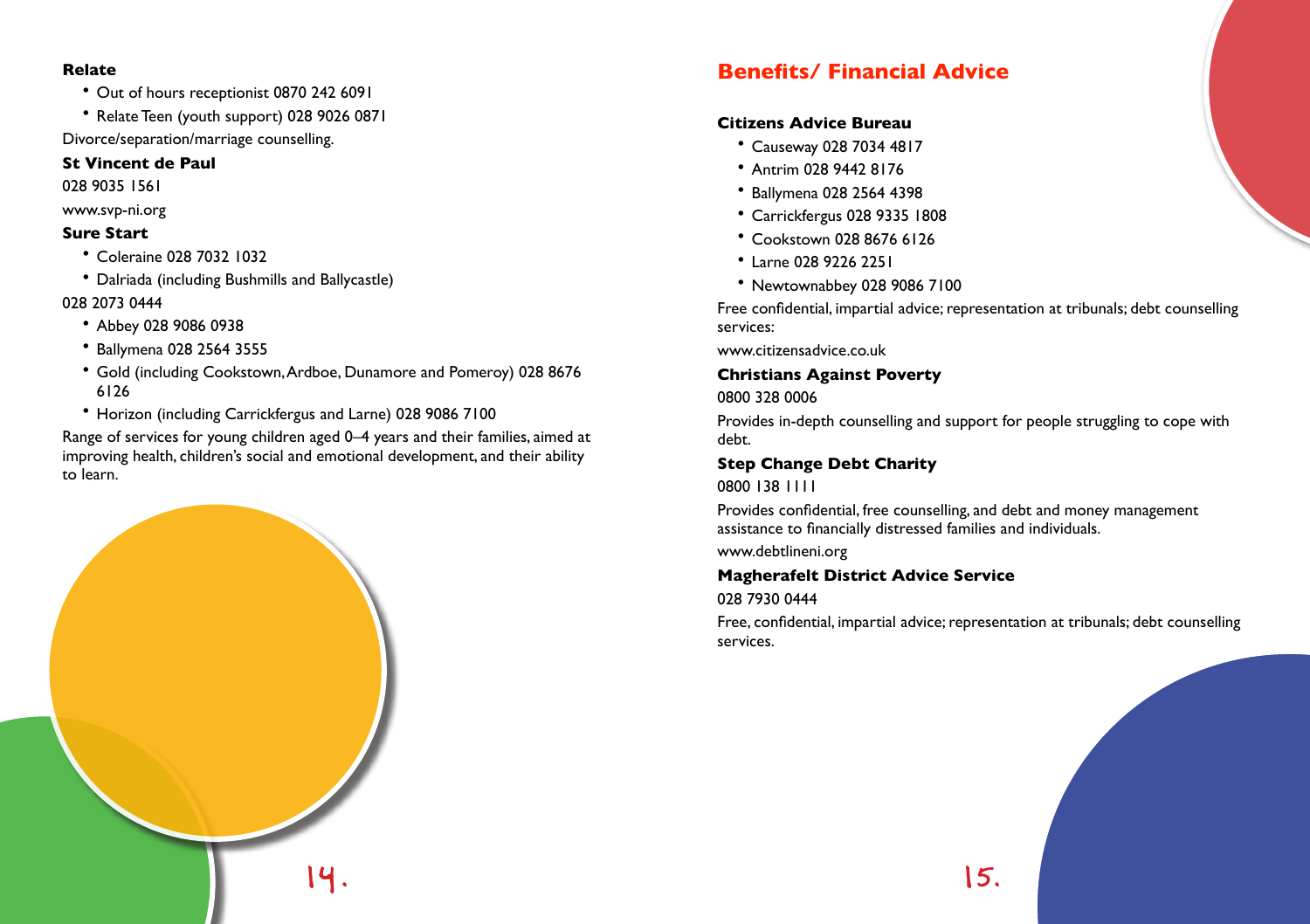# **Trauma**

**The Family Trauma Centre** 028 9020 4700

**Victim Support** 028 9024 4039 Out of hours support 0845 30 30 900 Emotional support for victims of crime.

#### **WAVE Trauma Centre**

www.victimsupportni.co.uk/

028 2766 9900 Befriending and counselling for people who are victims of violence or bereaved due to the Troubles.

www.wavetraumacentre.org.uk/



# **Carers**

**Carers NI**

028 9043 9843 Benefits and carers' rights **Cause** 028 9065 0650 Helpline 0845 603 0291 A local charity providing peer-led emotional and practical support to carers and families of people with mental illness. www.cause.org.uk www.cause.org.uk/current/PDFs/Helplineleaflet. pdf www.cause.org.uk/current/PDFs/ CarersInformationGuide.pdf **Headway – The brain injury association** 028 2565 1521 Dedicated to supporting people with a brain injury, as well as their families and carers.

www.headwayni.org

# **Rural support**

**Rural Support Helpline** 0845 606 7607 www.ruralsupport.org.uk **Other health-related support MS Helpline** 0808 800 8000 www.mssociety.org.uk **Macmillan Cancer Helpline** 0808 808 2020 www.macmillan.org.uk **Cancer Focus NI Helpline** 0800 783 3339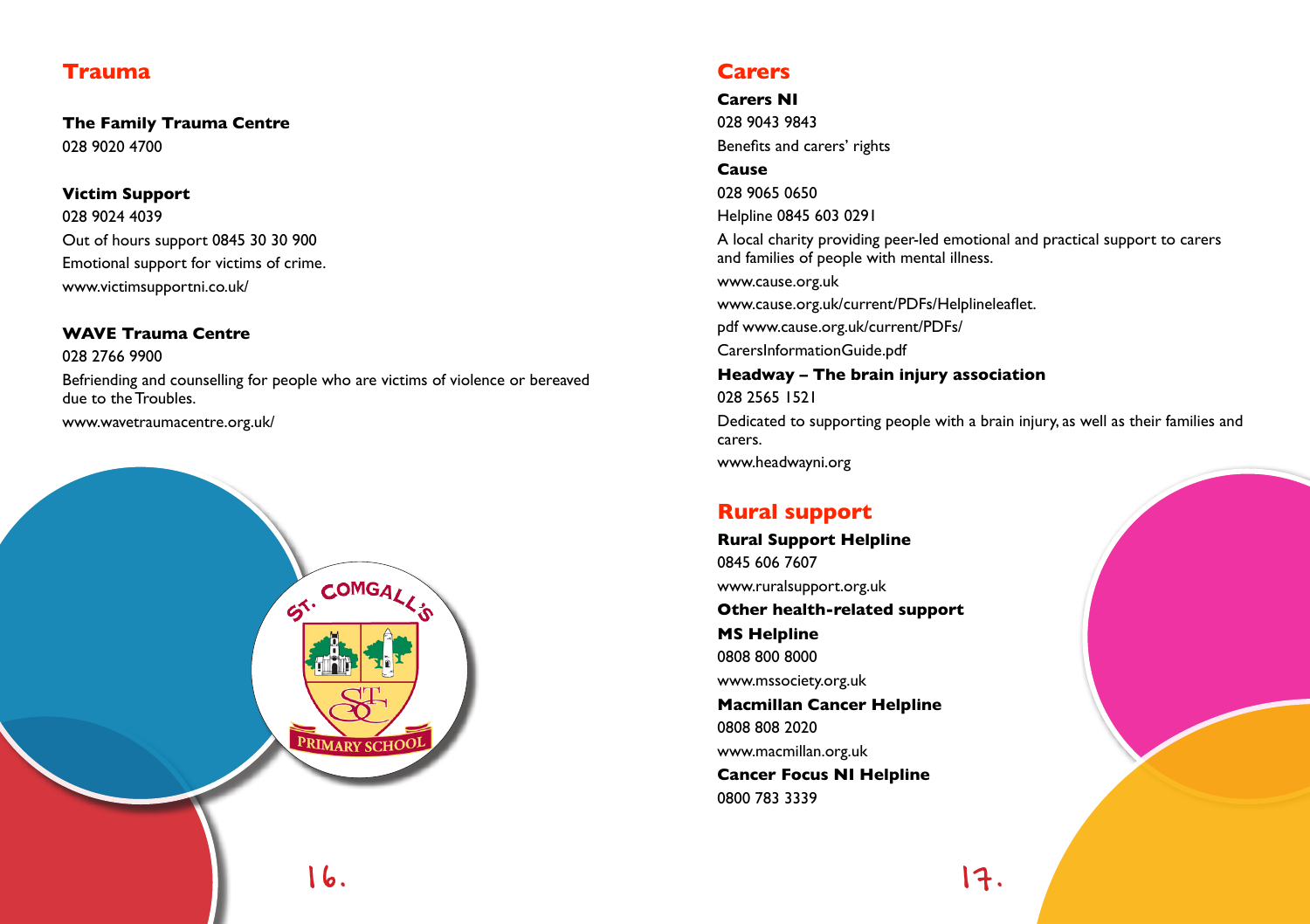# **Housing/homelessness/supported living**

#### **Living Rivers Trust (Beach House)**

028 2565 4700

Supported and direct access accommodation services within the NHSCT area for those who are homeless and recovering from addiction.

www.livingrivers.com

# **MUST Hostel (Cookstown)**

### 028 8676 2065

Hostel primarily for single homeless people with support needs (direct access service).

www.musthostel.co.uk

## **Northern Ireland Housing Executive (NIHE)**

03448 920 900

028 9504 9999 (after hours)

www.nihe.gov.uk

## **Simon Community**

0800 171 2222 (Central access point)

Provides accommodation and support to people who are currently homeless or at risk of homelessness.

**Emergency accommodation 24/7 helpline** 028 9049 3488

**Triangle Housing Association Limited**

028 2766 6880

# **Vineyard Compassion**

028 7032 6161

Coleraine-based practical and emotional support at points of need (including foodbank support and supported living).

info@vineyardcompassion.co.uk

# **Cultural/Ethnic**

## **Multi-Cultural Resource Centre**

028 9024 4639

Support for black and minority ethnic (BME) communities and individuals throughout Northern Ireland.

www.mcrc-ni.org

**NI Council for Ethnic Minorities (NICEM)**

028 9023 8645

NICEM puts people in touch with groups who offer support to minority ethnic groups and can also help with racial discrimination and limited migrant advice.

# **Older people**

# **Age NI**

0808 808 7575

Charity combining Age Concern NI and Help the Aged in Northern Ireland. www.ageuk.org.uk/northern-ireland

# **Good Morning Projects**

- Antrim 028 9446 4619
- Ballycastle 028 2076 8309
- Ballymena 028 2563 1144
- Carrickfergus 028 9332 9427
- Coleraine 028 7055 8005
- Larne 028 2827 3362
- Magherafelt 028 7963 2170
- Newtownabbey 028 9086 7686

The primary aim is to support members of the community by means of regular, friendly, telephone conversations – making time for people, listening effectively and becoming a 'friend on the phone'.

**Help on Pensioners Entitlement (HOPE)** 028 9442 8595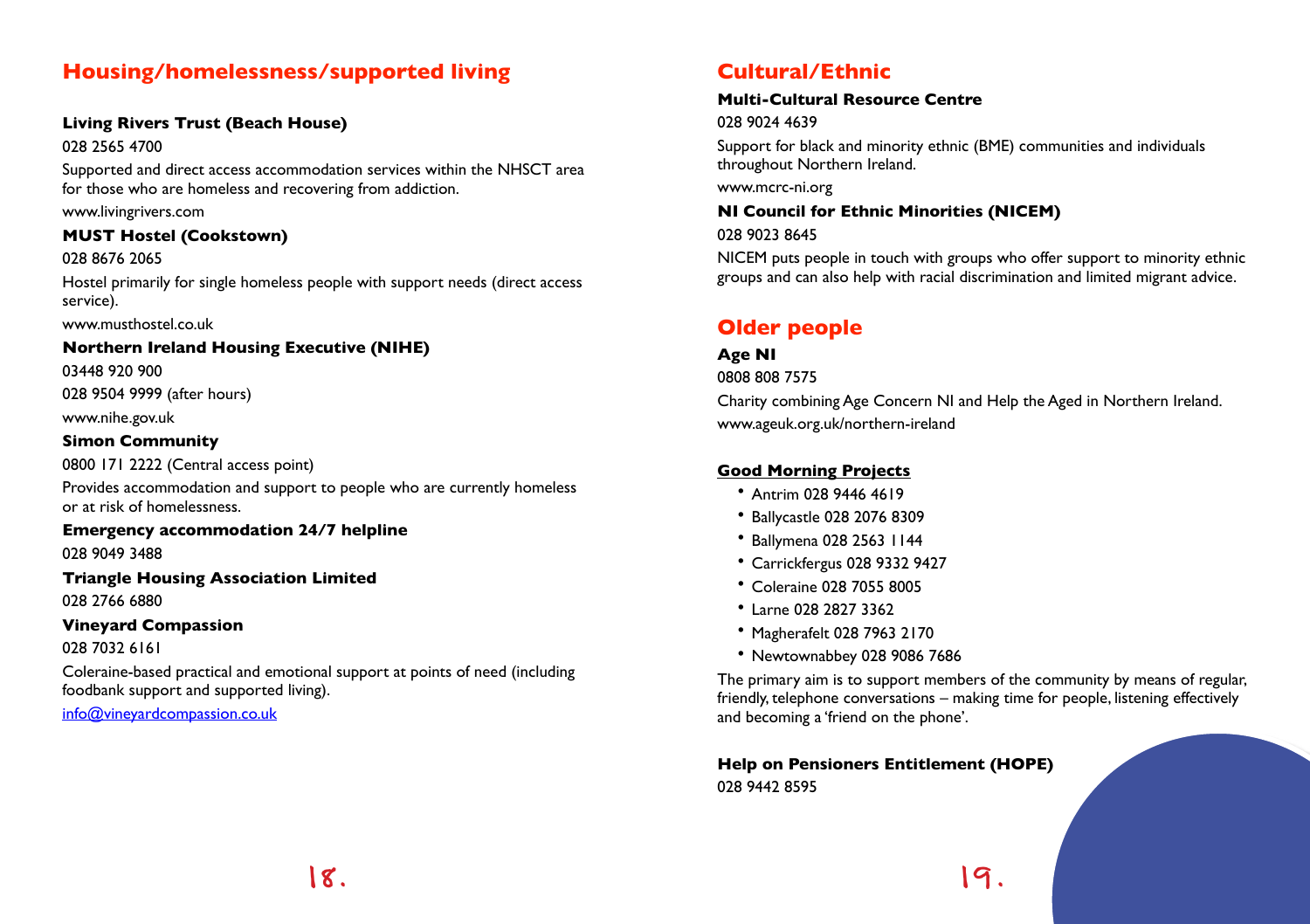This information resource was developed through the Public Health Agency's Northern Area Suicide Prevention Action Plan. The resource will be updated as required. For further information, contact the Public Health Agency

Northern Area Health and Social Wellbeing Improvement Team on: 028 9536 2913.